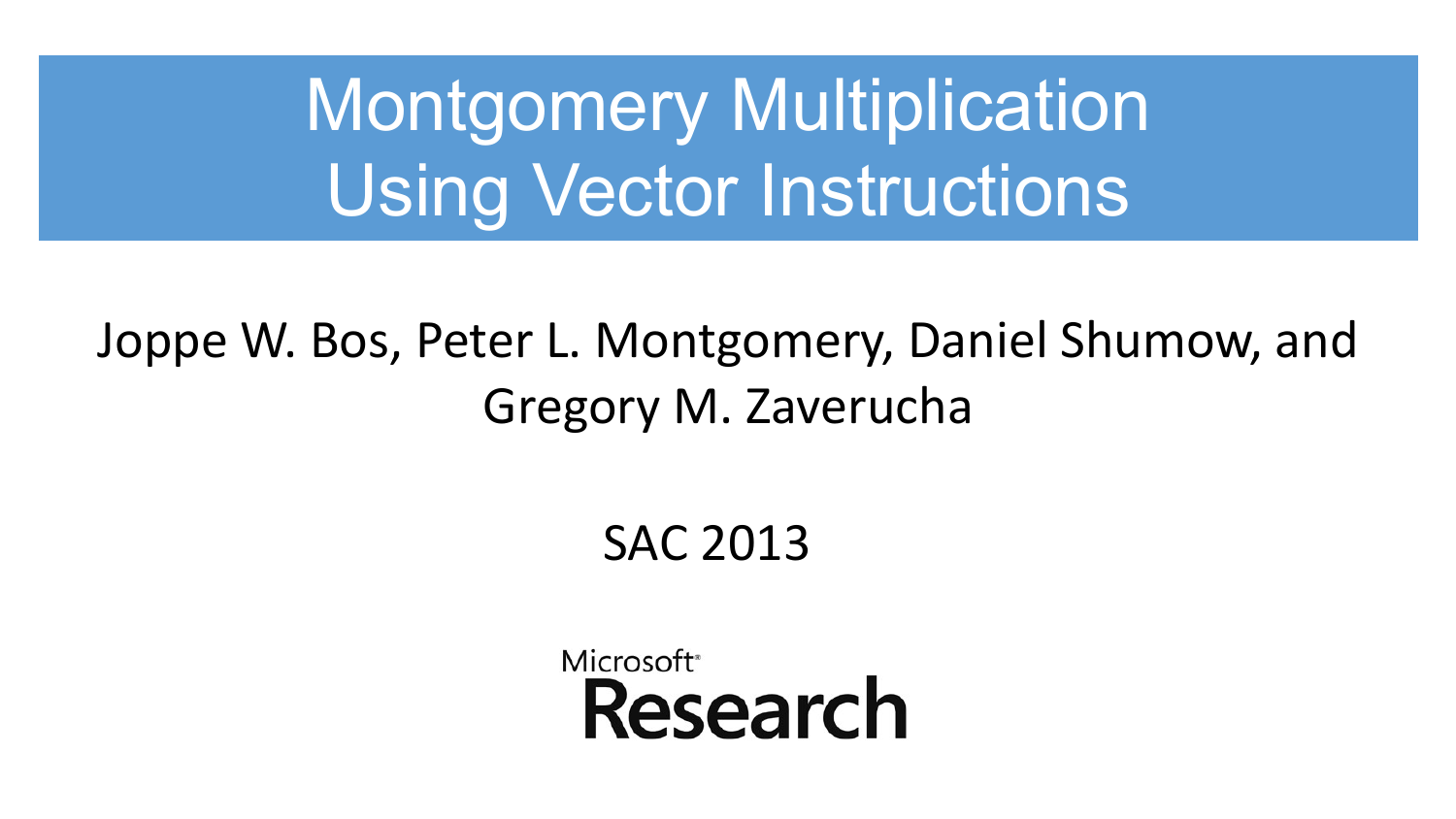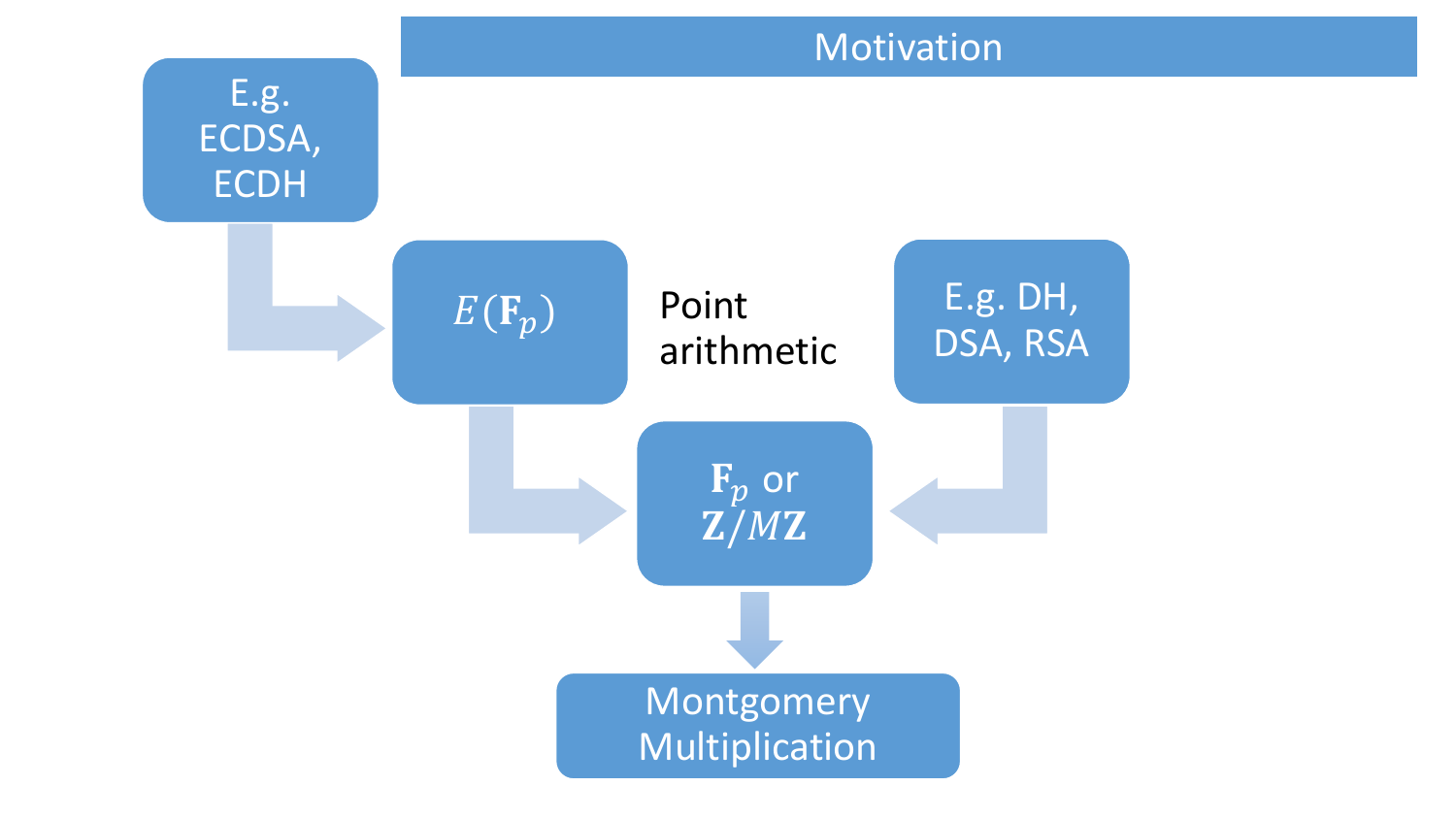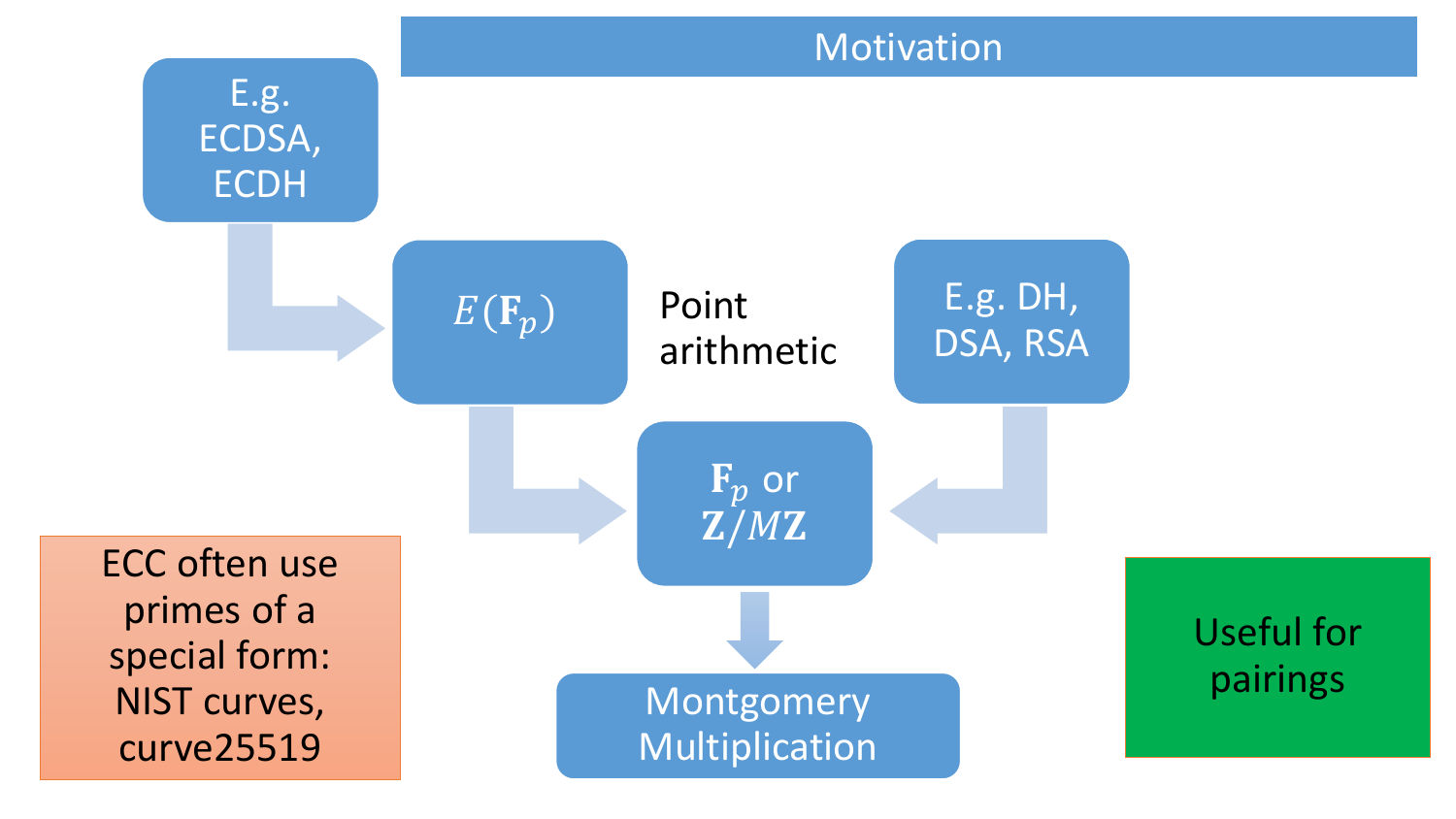#### Modular Multiplication

Compute  $C = A \times B \pmod{M}$  $R = A \times B$  write  $R = q \times M + C$  such that  $0 \le C \le M$ Cost: One multiplication + one division with remainder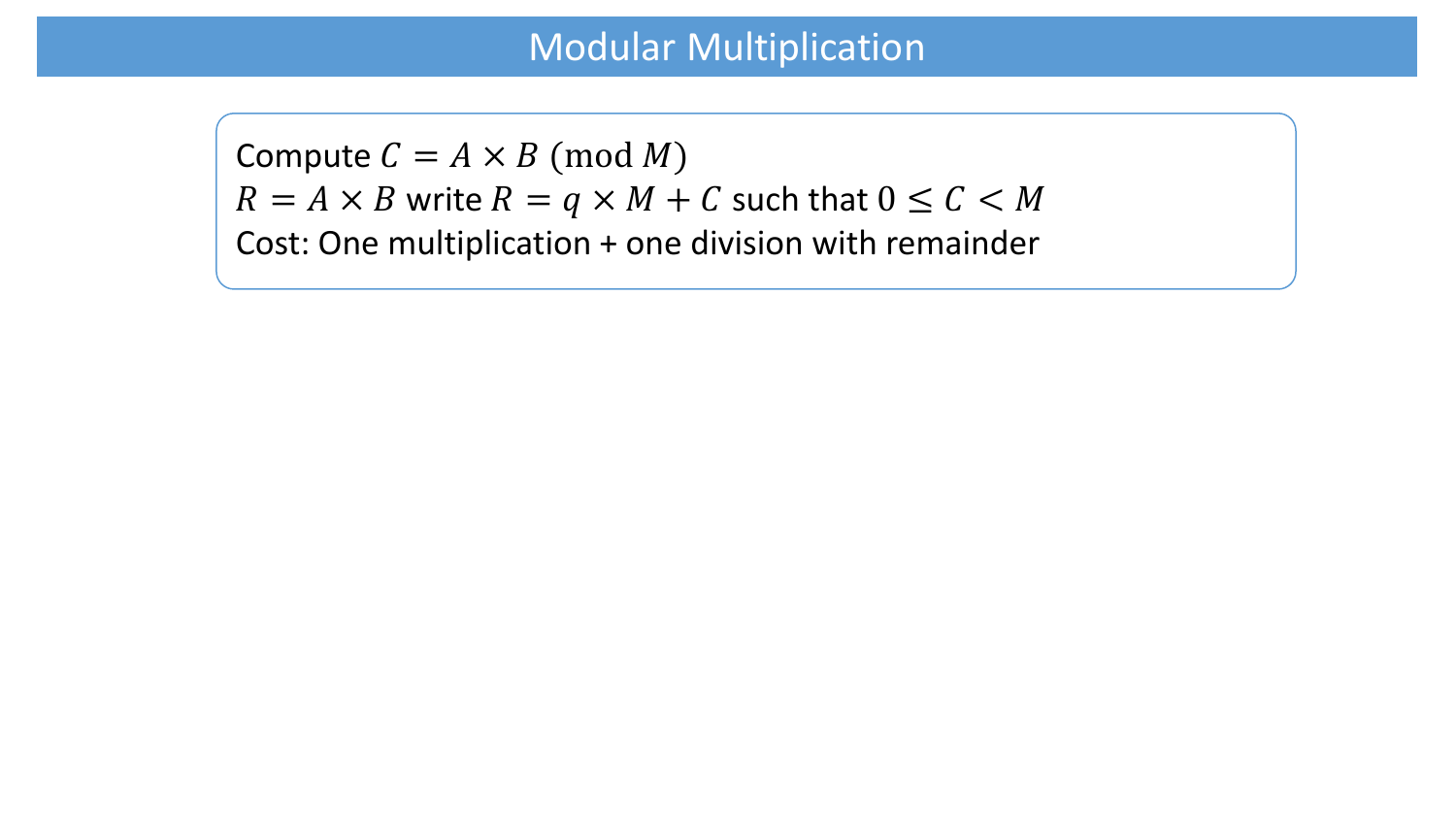#### Modular Multiplication

Compute  $C = A \times B \pmod{M}$  $R = A \times B$  write  $R = q \times M + C$  such that  $0 \le C \le M$ Cost: One multiplication + one division with remainder

Montgomery (Math. Comp. 1985) observed that we can avoid the expensive division when *M* is odd

$$
\frac{A}{2} \text{ mod } M = \begin{cases} \frac{A}{2} \text{ if } A \text{ is even} \\ \frac{A+M}{2} \text{ if } A \text{ is odd} \end{cases}
$$

$$
A + M \times ((A \times -M^{-1}) \mod 2^{32}) \equiv 0 \pmod{2^{32}},
$$
  
precompute  $\mu = -M^{-1} \mod 2^{32}$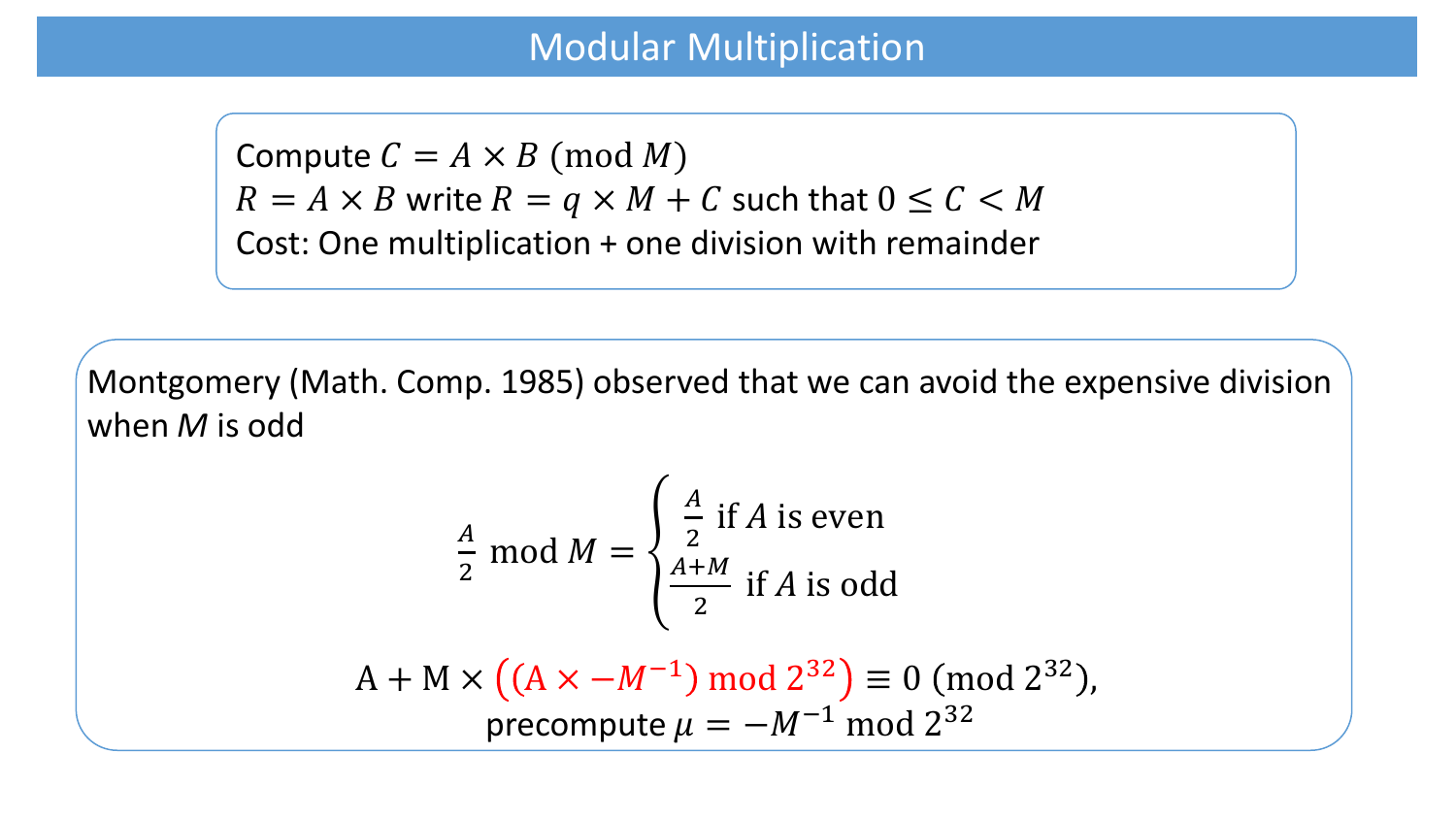```
Input: A = \sum_{i=0}^{n-1} a_i, B, M, \mu = -M^{-1} \text{ mod } 2^{32}Output: C = AB2^{-32n} \text{ mod } MC = 0for i = 0 to n - 1 do
  C = C + a_i B (1 × n) limbs
  q = \mu C \text{ mod } 2^{32}(1 \times 1) limb
  C = (C + qM)/2^{32}(1 \times n) limbs
If C \geq M then
  C = C - M
```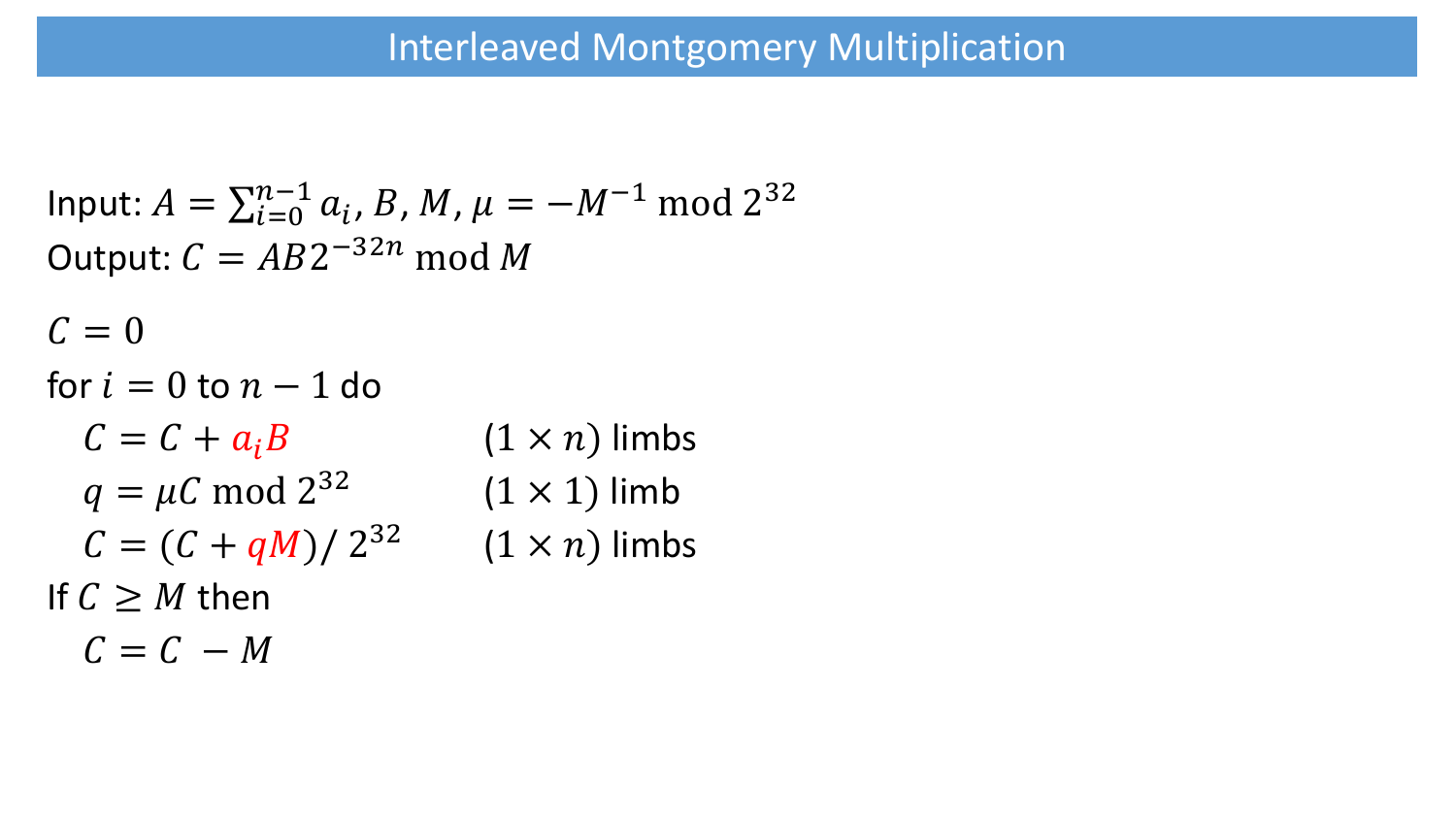```
Input: A = \sum_{i=0}^{n-1} a_i, B, M, \mu = -M^{-1} \text{ mod } 2^{32}Output: C = AB2^{-32n} \text{ mod } MC = 0for i = 0 to n - 1 do
  C = C + a_i B (1 × n) limbs
  q = \mu C \text{ mod } 2^{32}(1 \times 1) limb
  C = (C + qM)/2^{32}(1 \times n) limbs
If C \geq M then
  C = C - Mq = (c_0 + a_i b_0)\mu \text{ mod } 2^{32}C = (C + a_i B + qM)/2^{32}2 \times (1 \times 1) limb
                      At the cost of one extra (1 × 1) limb 2 × (1 × ) limbs
                      multiplication the two (1 \times n) limbs
                      multiplications become independent.
```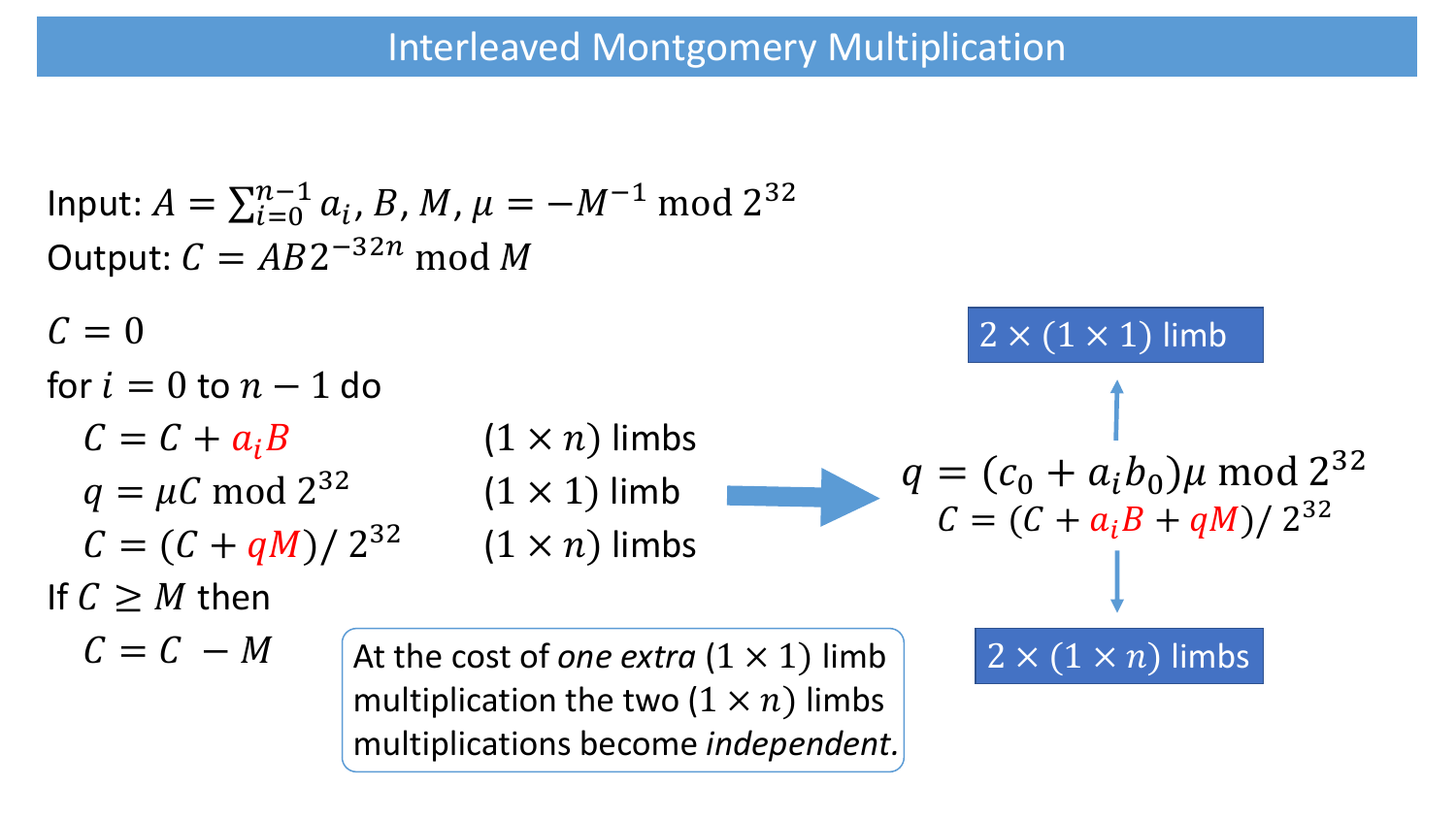| Input: $A = \sum_{i=0}^{n-1} a_i, B, M, \mu = -M^{-1} \mod 2^{32}$ | Ideal                                 |                                                              |                                       |
|--------------------------------------------------------------------|---------------------------------------|--------------------------------------------------------------|---------------------------------------|
| Output: $C = AB2^{-32n} \mod M$                                    | Figure 1.11                           |                                                              |                                       |
| $C = 0$                                                            | $2 \times (1 \times 1) \text{ limb}$  |                                                              |                                       |
| $C = C + a_i B$                                                    | $(1 \times n) \text{ limb}$           | $q = (c_0 + a_i b_0) \mu \mod 2^{32}$                        |                                       |
| $q = \mu C \mod 2^{32}$                                            | $(1 \times 1) \text{ limb}$           | $q = (c_0 + a_i b_0) \mu \mod 2^{32}$                        |                                       |
| $C = (C + qM)/2^{32}$                                              | $(1 \times n) \text{ limbs}$          | $q = (C + a_i B + qM)/2^{32}$                                |                                       |
| If $C \geq M$ then                                                 | $C = C - M$                           | $\text{At the cost of one extra } (1 \times 1) \text{ limb}$ | $2 \times (1 \times n) \text{ limbs}$ |
| multiplications the two $(1 \times n)$ limits                      | $2 \times (1 \times n) \text{ limbs}$ |                                                              |                                       |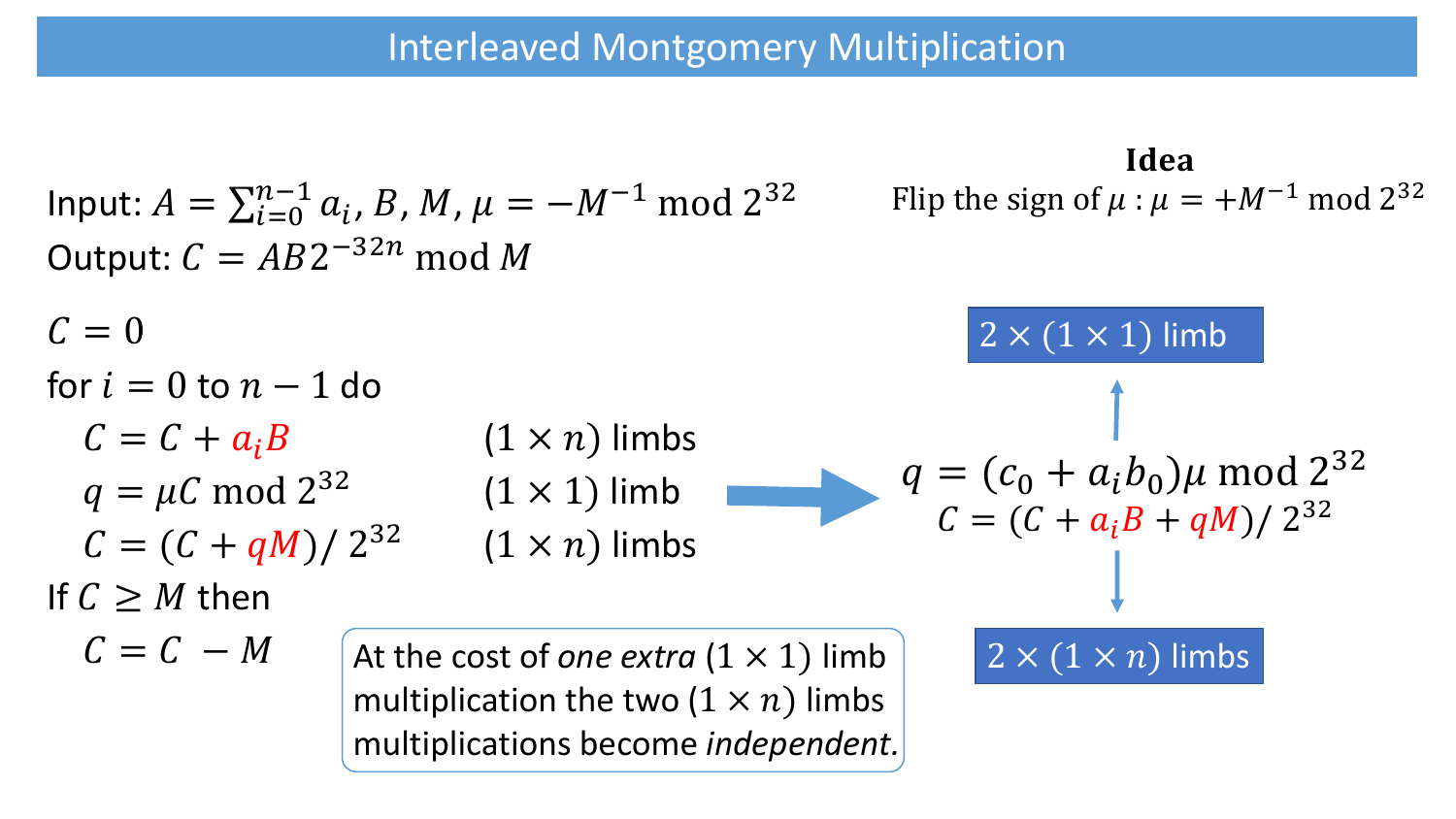# 2-way SIMD Interleaved Montgomery Multiplication

| Computation 1                                      | Computation 2                                                                                                  |
|----------------------------------------------------|----------------------------------------------------------------------------------------------------------------|
| $d_i = 0$ for $0 \leq i < n$                       | $e_i = 0$ for $0 \leq i \leq n$                                                                                |
| for $j=0$ to $n-1$ do                              | for $j=0$ to $n-1$ do                                                                                          |
|                                                    | $q \leftarrow ((\mu \cdot b_0) \cdot a_j + \mu \cdot (d_0 - e_0)) \bmod 2^{32}$                                |
| $t_0 \leftarrow a_j \cdot b_0 + d_0$               | $t_1 \leftarrow q \cdot m_0 + e_0 \text{ // Note that } t_0 \equiv t_1 \pmod{2^{32}}$                          |
| $t_0 \leftarrow \left  \frac{t_0}{2^{32}} \right $ | $t_1 \leftarrow \left  \frac{t_1}{2^{32}} \right $                                                             |
| for $i = 1$ to $n - 1$ do                          | for $i=1$ to $n-1$ do                                                                                          |
| $p_0 \leftarrow a_i \cdot b_i + t_0 + d_i$         | $p_1 \leftarrow q \cdot m_i + t_1 + e_i$                                                                       |
| $t_0 \leftarrow \left  \frac{p_0}{2^{32}} \right $ | $t_1 \leftarrow \left\lfloor \frac{p_1}{2^{32}} \right\rfloor$                                                 |
| $d_{i-1} \leftarrow p_0 \mod 2^{32}$               | $e_{i-1} \leftarrow p_1 \mod 2^{32}$                                                                           |
| $d_{n-1} \leftarrow t_0$                           | $e_{n-1} \leftarrow t_1$                                                                                       |
|                                                    |                                                                                                                |
|                                                    | $n-1$<br>$C \leftarrow D - E$ // where $D = \sum_{i=1}^{n-1} d_i 2^{32i}$ , $E = \sum_{i=1}^{n-1} e_i 2^{32i}$ |
|                                                    | $i=0$<br>if $C < 0$ do $C \leftarrow C + M$                                                                    |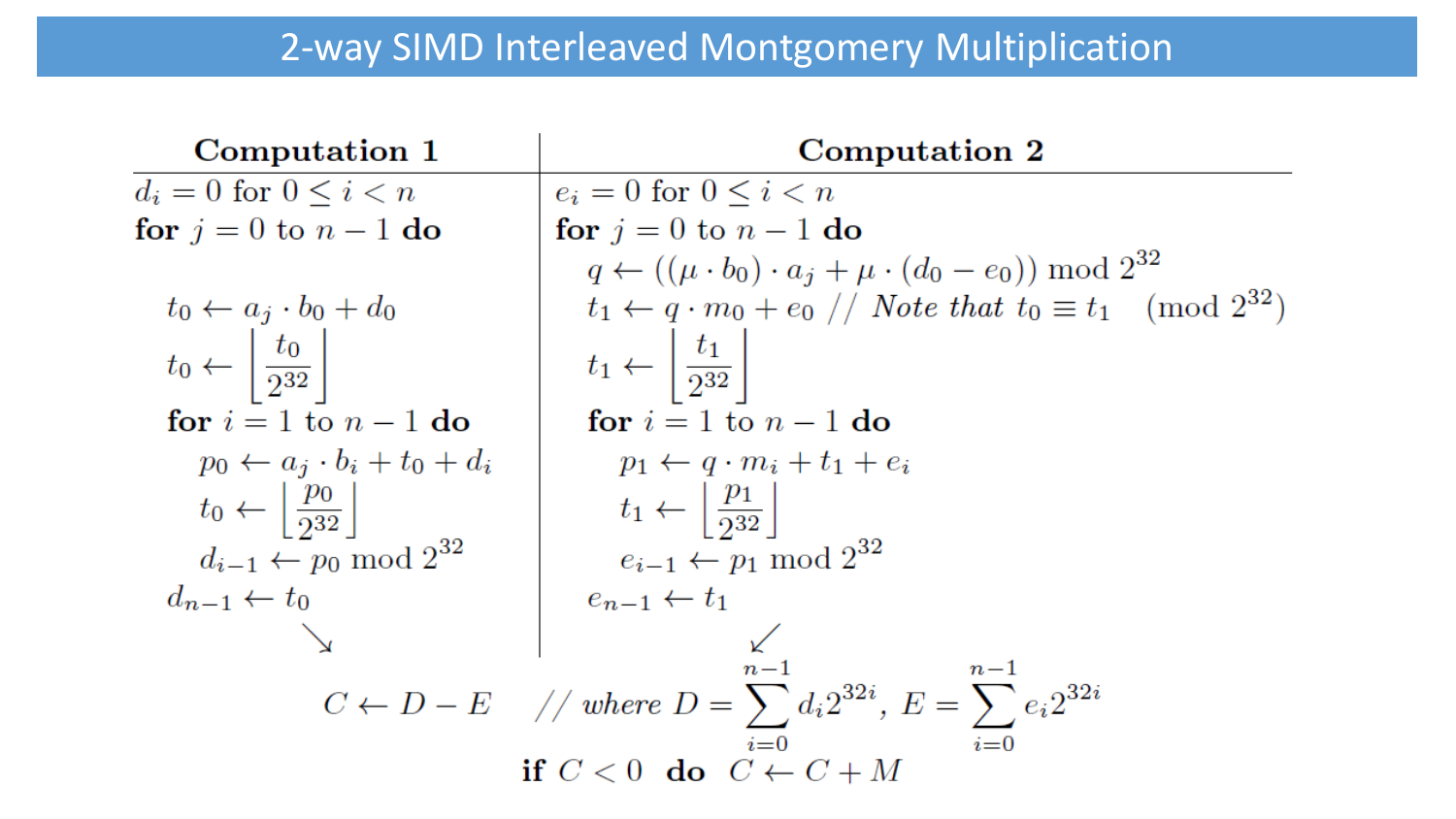# 2-way SIMD Interleaved Montgomery Multiplication

| Computation 1                                      | Computation 2                                                                                                                               |                                                   |
|----------------------------------------------------|---------------------------------------------------------------------------------------------------------------------------------------------|---------------------------------------------------|
| $d_i = 0$ for $0 \leq i \leq n$                    | $e_i = 0$ for $0 \leq i \leq n$                                                                                                             |                                                   |
| for $j=0$ to $n-1$ do                              | for $i = 0$ to $u = 1$ ao                                                                                                                   | Non-SIMD part                                     |
|                                                    | $q \leftarrow ((\mu \cdot b_0) \cdot a_j + \mu \cdot (d_0 - e_0)) \bmod 2^{32}$                                                             |                                                   |
| $t_0 \leftarrow a_i \cdot b_0 + d_0$               | $t_1 \leftarrow q$ m <sub>0</sub> $+e_0$ // Note that $t_0 = t_1 \pmod{2^{32}}$                                                             |                                                   |
| $t_0 \leftarrow \left  \frac{t_0}{2^{32}} \right $ | $\frac{t_1}{2^{32}}$<br>$t_1 \leftarrow$                                                                                                    |                                                   |
| for $i=1$ to $n-1$ do                              | for $i=1$ to $n-1$ do                                                                                                                       |                                                   |
| $p_0 \leftarrow a_i \cdot b_i + t_0 + d_i$         | $p_1 \leftarrow q \cdot m_i + t_1 + e_i$                                                                                                    |                                                   |
| $t_0 \leftarrow \left  \frac{p_0}{2^{32}} \right $ | $t_1 \leftarrow \left  \frac{p_1}{2^{32}} \right $                                                                                          | $C = \sum d_i 2^{32i} - \sum e_i 2^{32i}$         |
| $d_{i-1} \leftarrow p_0 \mod 2^{32}$               | $e_{i-1} \leftarrow p_1 \mod 2^{32}$                                                                                                        |                                                   |
| $d_{n-1} \leftarrow t_0$                           | $e_{n-1} \leftarrow t_1$                                                                                                                    |                                                   |
|                                                    |                                                                                                                                             |                                                   |
|                                                    |                                                                                                                                             |                                                   |
|                                                    | $C \leftarrow D - E$ // where $D = \sum_{i=0}^{n-1} d_i 2^{32i}$ , $E = \sum_{i=0}^{n-1} e_i 2^{32i}$<br>if $C < 0$ do $C \leftarrow C + M$ |                                                   |
|                                                    |                                                                                                                                             |                                                   |
|                                                    |                                                                                                                                             | $q = ((\mu b_0)a_j + \mu(d_0 - e_0)) \mod 2^{32}$ |
|                                                    |                                                                                                                                             | $= ((\mu b_0)a_j + \mu c_0)$ mod 2 <sup>32</sup>  |
|                                                    |                                                                                                                                             |                                                   |
|                                                    |                                                                                                                                             | $=(c_0 + a_j b_0)\mu$ mod 2 <sup>32</sup>         |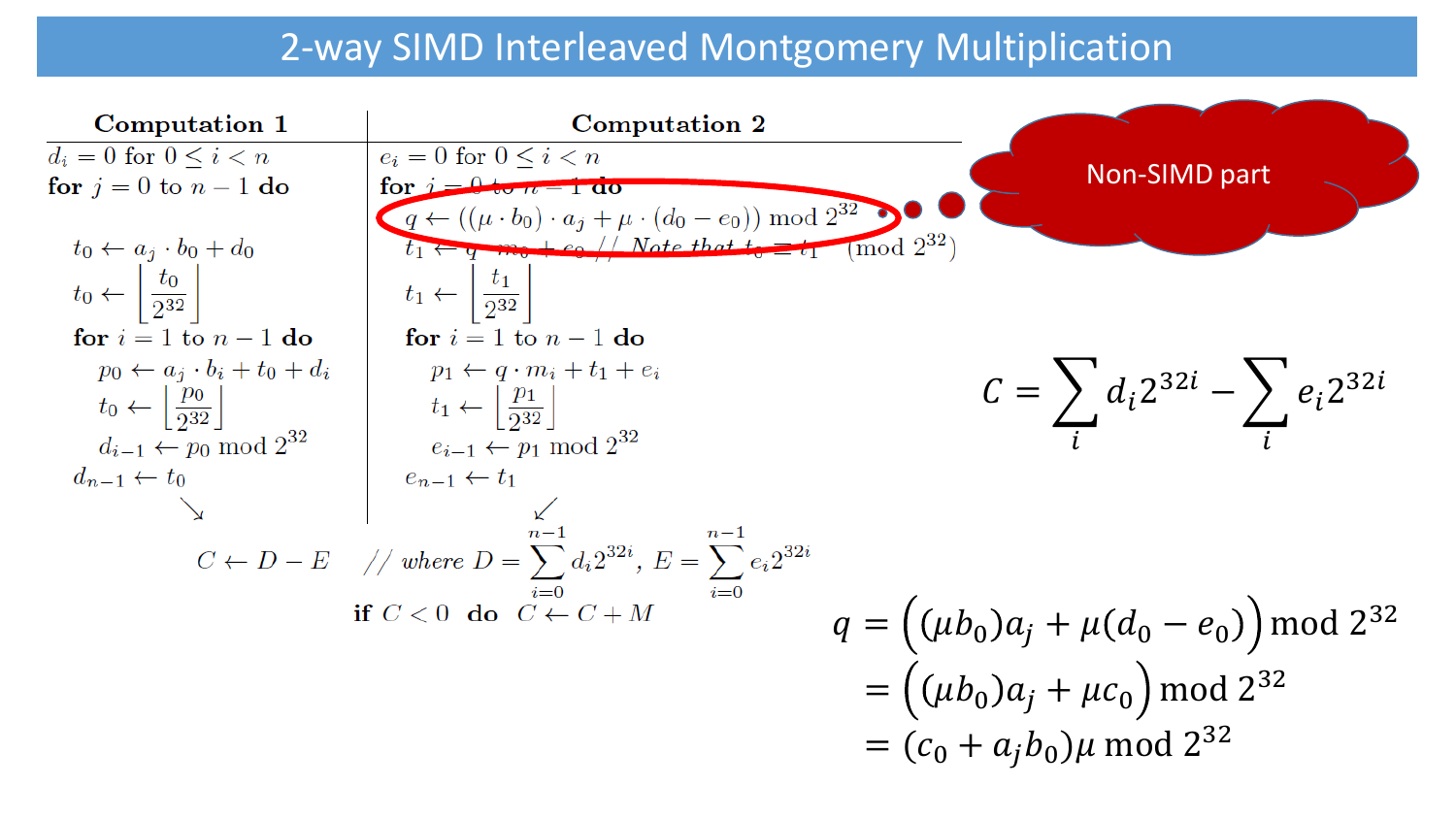### Expected Performance Speedup



| <b>Instruction</b>       | <b>Classical</b> | 2-way<br><b>SIMD</b> |          |
|--------------------------|------------------|----------------------|----------|
|                          | 32-bit           | 64-bit               | 32-bit   |
| add                      |                  |                      | n        |
| sub                      |                  |                      | n        |
| short mul                | n                | n/2                  | 2n       |
| muladd                   | 2n               | n                    |          |
| muladdadd                | $2n(n-1)$        | $n(n/2-1)$           |          |
| <b>SIMD</b><br>muladd    |                  |                      | n        |
| <b>SIMD</b><br>muladdadd |                  |                      | $n(n-1)$ |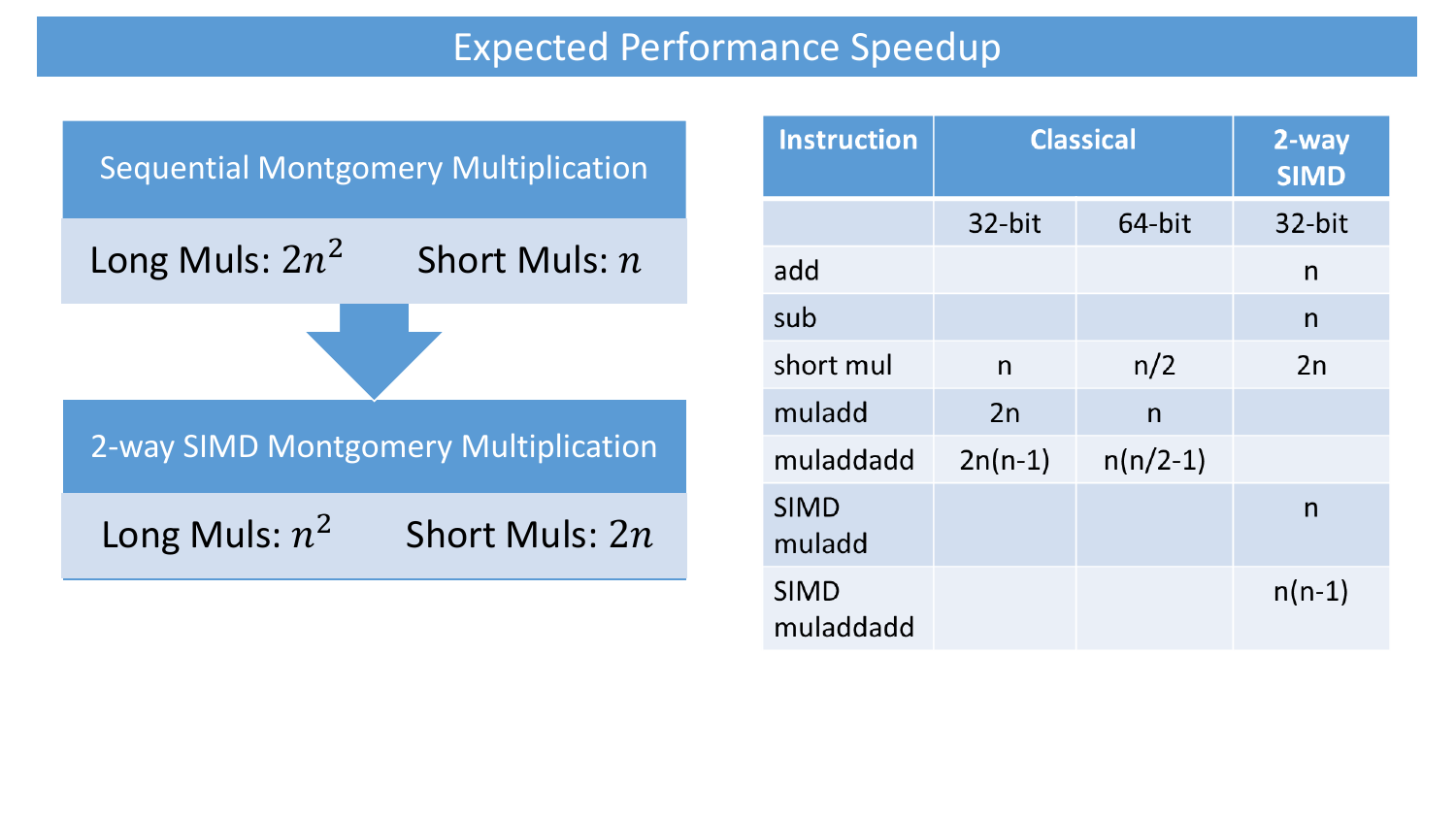## Expected Performance Speedup



| <b>Instruction</b>       | <b>Classical</b> | 2-way<br><b>SIMD</b> |          |
|--------------------------|------------------|----------------------|----------|
|                          | 32-bit           | 64-bit               | 32-bit   |
| add                      |                  |                      | n        |
| sub                      |                  |                      | n        |
| short mul                | n                | n/2                  | 2n       |
| muladd                   | 2n               | n                    |          |
| muladdadd                | $2n(n-1)$        | $n(n/2-1)$           |          |
| <b>SIMD</b><br>muladd    |                  |                      | n        |
| <b>SIMD</b><br>muladdadd |                  |                      | $n(n-1)$ |

Based on #multiplications only we expect:

- 32-bit 2-way SIMD to be at most 2x as fast as 32-bit sequential
- 32-bit 2-way SIMD to be approximately 2x as slow as 64-bit sequential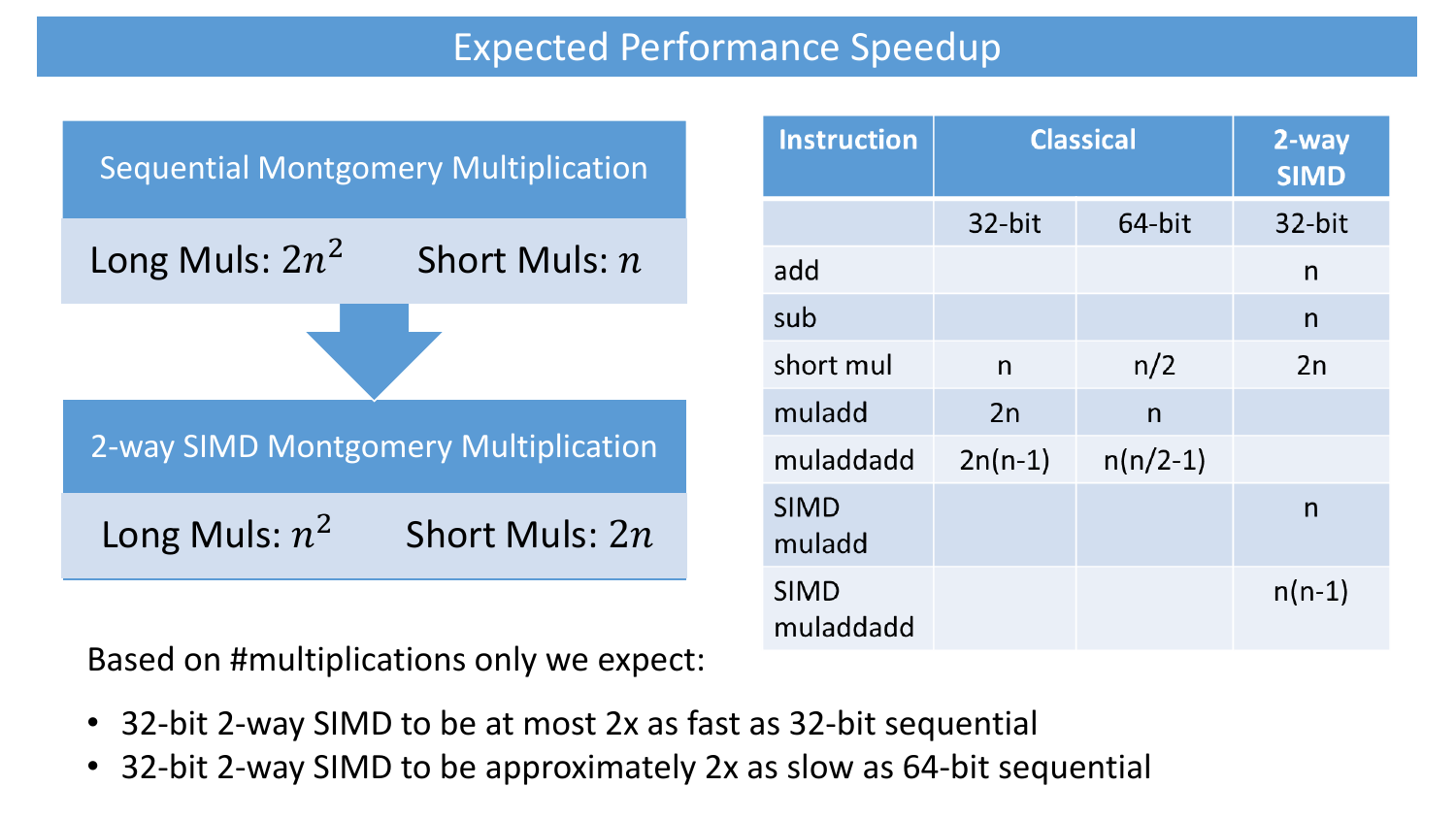# Benchmark hardware

**Asus VivoTab Atom Z2760** 

Qualcomm **Snapdragon S4** 

**Surface RT** (Tegra 3, Cortex-A9)

**ISLYMONS** 

Dell XPS 10 **Snapdragon S4** 

**NVIDIA** Tegra 3 (Cortex-A9)

Not pictured: Tegra 4 (Cortex-A15) engineering board, **Xeon x64 workstation**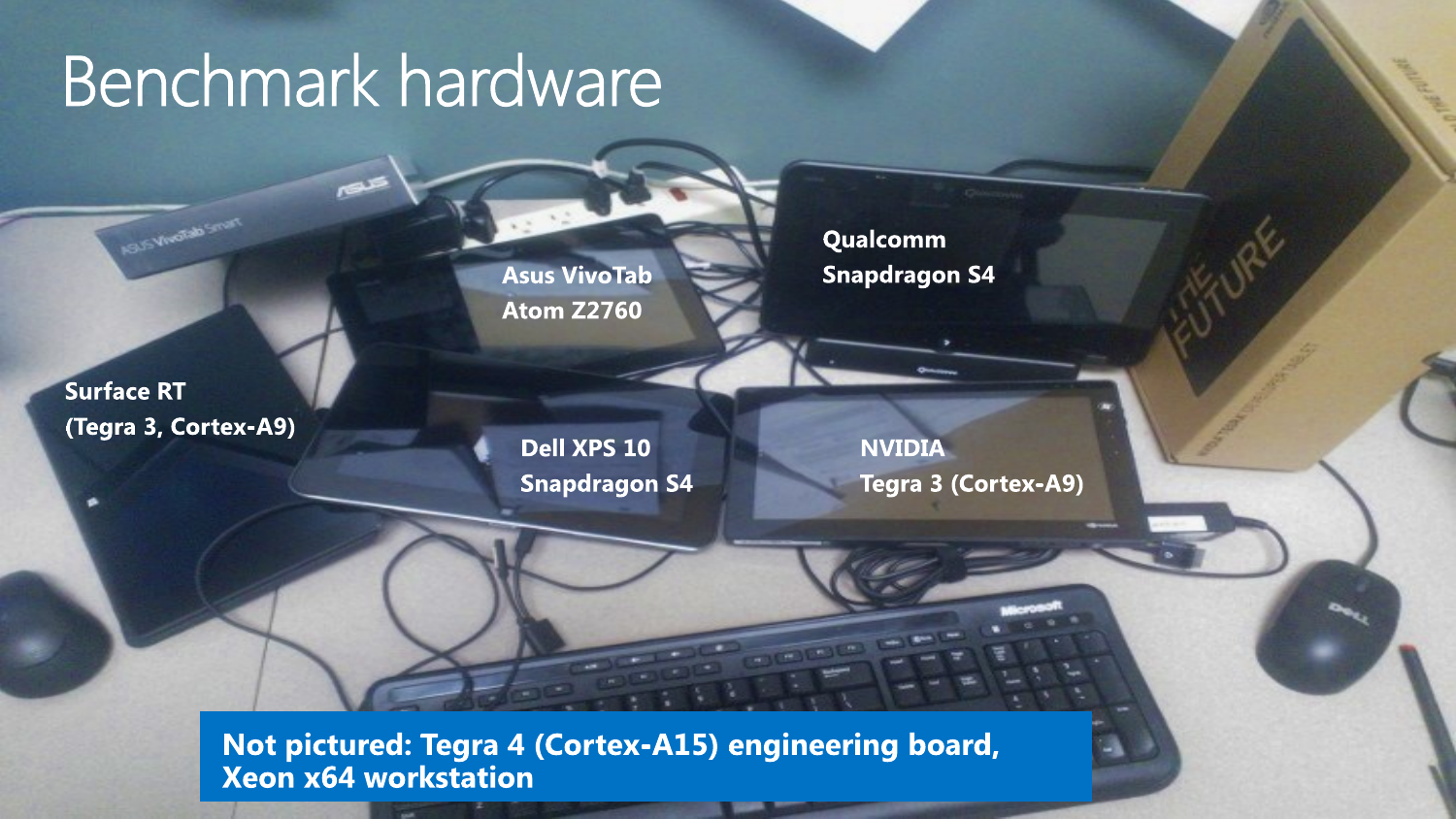|            | Intel Xeon E31230 (3.2 GHz) - PC |                      |              |                            | Intel Atom Z2760 (1.8 GHz) - Tablet |              |
|------------|----------------------------------|----------------------|--------------|----------------------------|-------------------------------------|--------------|
| <b>RSA</b> | <b>Classic</b>                   | <b>SIMD</b>          | <b>Ratio</b> | <b>Classic</b>             | <b>SIMD</b>                         | <b>Ratio</b> |
| enc 2048   | 181,412                          | 414.787              | 0.44         | 2,583,643                  | 1,601,878                           | 1.61         |
| dec 2048   |                                  | 4,928,633 12,211,700 |              | 0.40 80,204,317 52,000,367 |                                     | 1.54         |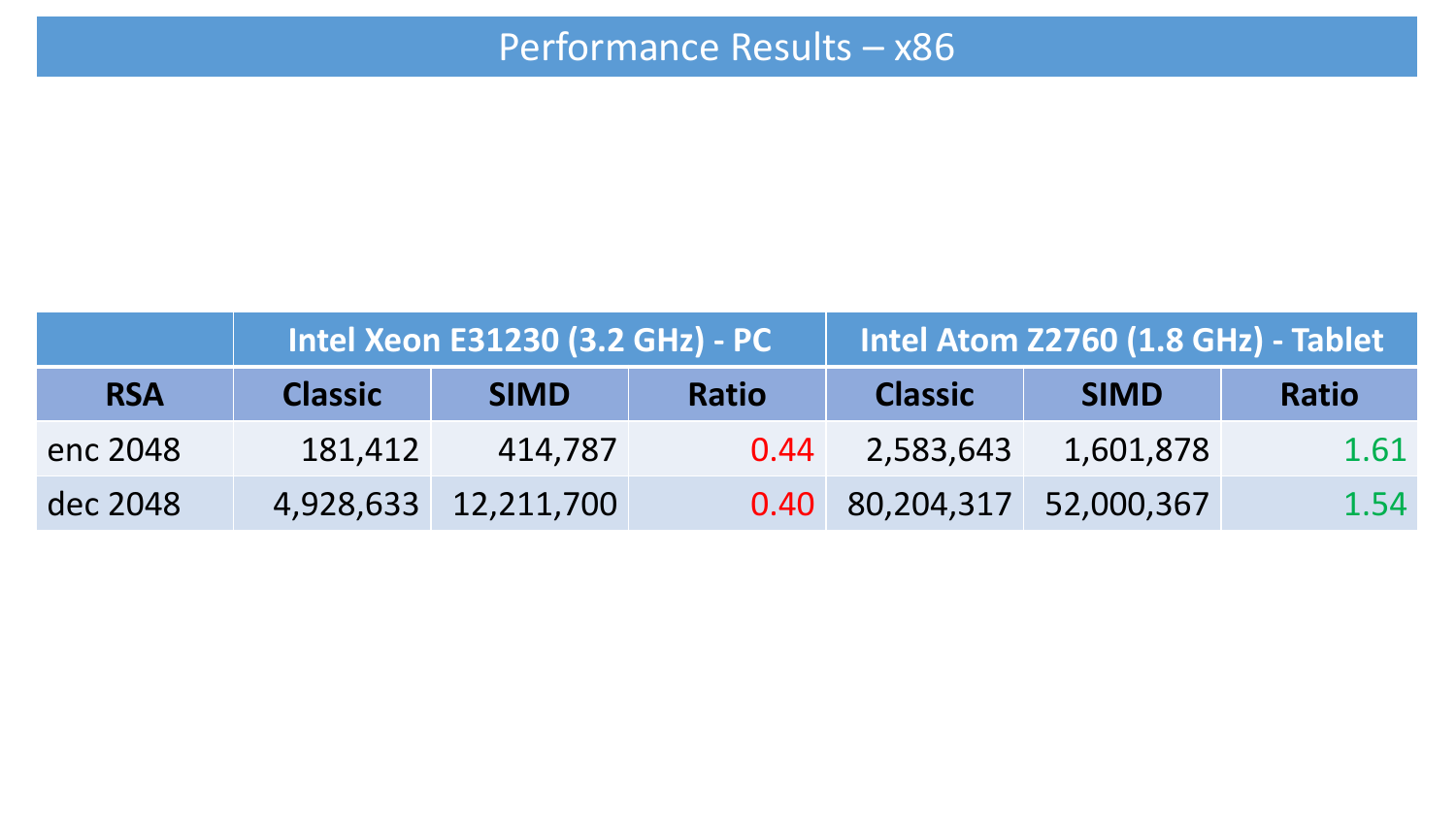|             | Dell XPS 10 tablet (1.8 GHz)<br><b>Snapdragon S4</b> |                       |              | <b>NVIDIA Tegra 4 (1.9 GHz)</b><br>(dev board, Cortex-A15) |             |              | NVIDIA Tegra 3 T30 (1.4 GHz)<br>(dev board, Cortex-A9) |             |              |
|-------------|------------------------------------------------------|-----------------------|--------------|------------------------------------------------------------|-------------|--------------|--------------------------------------------------------|-------------|--------------|
| <b>RSA</b>  | <b>Classic</b>                                       | <b>SIMD</b>           | <b>Ratio</b> | <b>Classic</b>                                             | <b>SIMD</b> | <b>Ratio</b> | <b>Classic</b>                                         | <b>SIMD</b> | <b>Ratio</b> |
| enc<br>2048 | 1,087,318                                            | 710,910               | 1.53         | 725,336                                                    | 712,542     | 1.02         | 872,468                                                | 1,358,955   | 0.64         |
| dec<br>2048 |                                                      | 34,769,147 21,478,047 | 1.62         | 23,177,617                                                 | 22,812,040  |              | $1.02$ 27,547,434                                      | 47,205,919  | 0.58         |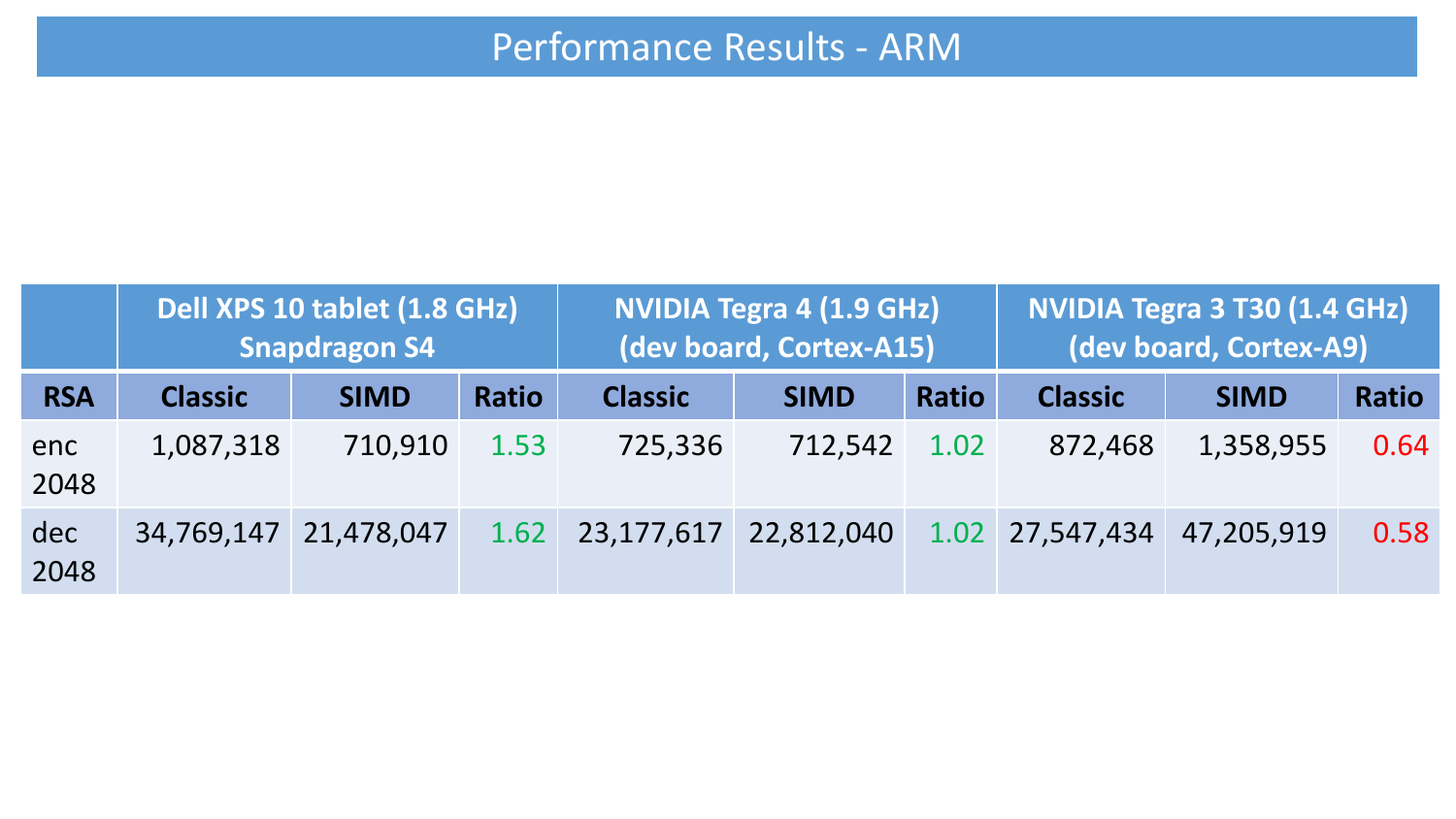Compare to results from: eBACS: ECRYPT Benchmarking of Cryptographic Systems and OpenSSL

|            |                | <b>Snapdragon S3 (1.78 GHz)</b> | Snapdragon S4 (1.8 GHz) vs   Intel Atom Z2760 (1.8 GHz)<br>- Tablet |                |
|------------|----------------|---------------------------------|---------------------------------------------------------------------|----------------|
| <b>RSA</b> | <b>Classic</b> | <b>OpenSSL</b>                  | <b>Classic</b>                                                      | <b>OpenSSL</b> |
| enc 2048   | 1,087,318      | 609,593                         | 2,583,643                                                           | 2,323,800      |
| dec 2048   | 34,769,147     | 39,746,105                      | 80,204,317                                                          | 75,871,800     |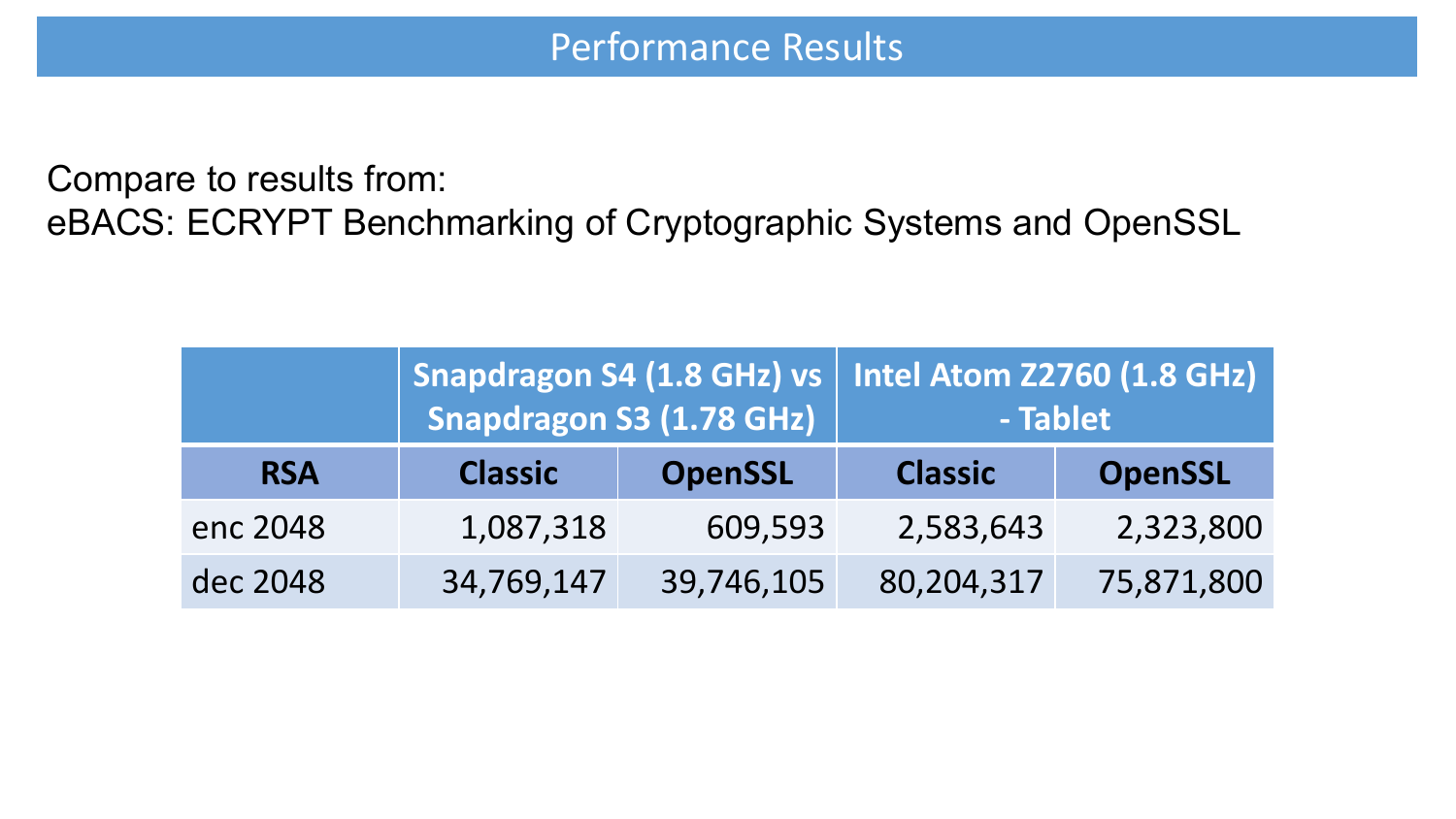## Can we do (asymptotically) better?

What about faster multiplication methods (Karatsuba)?

- Incompatible with interleaved Montgomery multiplication
- Possible gain ([A]) on 32-bit platform for 1024-bit Montgomery multiplication

Following the analysis from [A] (one level Karatsuba) for 32-bit platforms

Sequential Karatsuba montmul versus Sequential interleaved montmul



Sequential Karatsuba reduces muls by 1.14x Sequential Karatsuba reduces adds by 1.18x

Sequential Karatsuba montmul versus SIMD interleaved montmul



SIMD interleaved reduces muls by 1.70x SIMD interleaved reduces adds by 1.67x

[A] J. Großschädl, R. M. Avanzi, E. Savas, and S. Tillich. Energy-efficient software implementation of long integer modular arithmetic. CHES 2005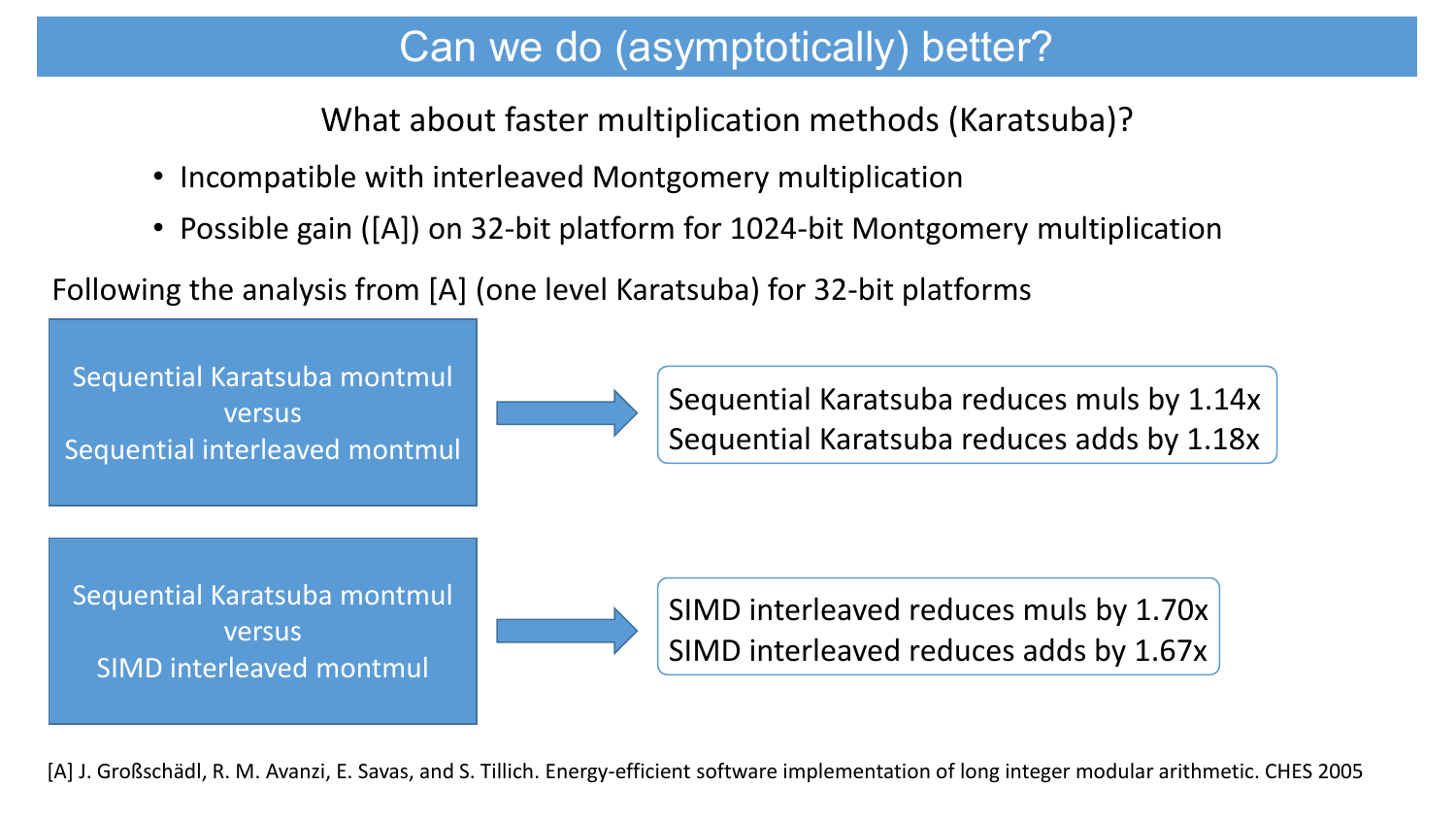# Can we do (asymptotically) better?

#### **What about SIMD Karatsuba montmul versus SIMD interleaved montmul?**

- SIMD Karatsuba, but how to calculate SIMD reduction?
- This approach is used in GMP
- GMP is not a crypto lib

|                                        | <b>GMP</b>          | <b>SIMD</b>         | <b>GMP</b>                      | <b>SIMD</b>           |
|----------------------------------------|---------------------|---------------------|---------------------------------|-----------------------|
|                                        | <b>RSA-2048 enc</b> | <b>RSA-2048 enc</b> | <b>RSA-2048 dec</b>             | <b>RSA-2048 dec</b>   |
| <b>Atom Z2760</b>                      | 2,184,436           |                     | 1,601,878 37,070,875 52,000,367 |                       |
| Intel Xeon<br>E3-1230<br>(32-bit mode) | 695,861             | 414,787             |                                 | 11,929,868 12,211,700 |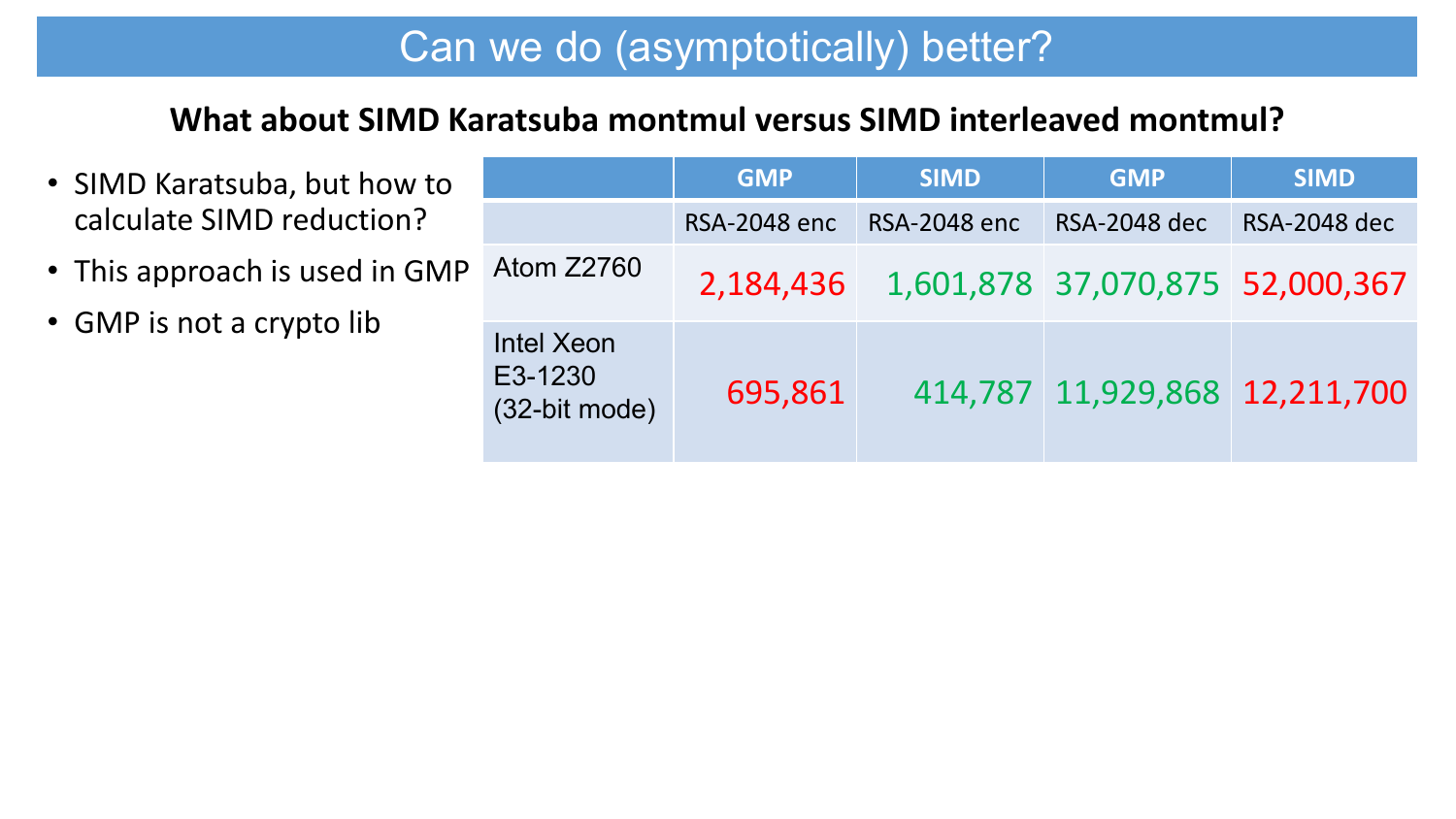# Can we do (asymptotically) better?

#### **What about SIMD Karatsuba montmul versus SIMD interleaved montmul?**

- SIMD Karatsuba, but how to calculate SIMD reduction?
- This approach is used in GM
- GMP is not a crypto lib

|    |                                        | <b>GMP</b>          | <b>SIMD</b>         | <b>GMP</b>                      | <b>SIMD</b>         |
|----|----------------------------------------|---------------------|---------------------|---------------------------------|---------------------|
|    |                                        | <b>RSA-2048 enc</b> | <b>RSA-2048 enc</b> | <b>RSA-2048 dec</b>             | <b>RSA-2048 dec</b> |
| 1P | Atom Z2760                             | 2,184,436           |                     | 1,601,878 37,070,875 52,000,367 |                     |
|    | Intel Xeon<br>E3-1230<br>(32-bit mode) | 695,861             |                     | 414,787 11,929,868 12,211,700   |                     |

#### Modular Squaring

- Time(Montgomery squaring)  $\approx 0.80 \times$  Time(Montgomery Multiplication) [A]
- SIMD Montgomery squaring?
- We didn't use this optimization